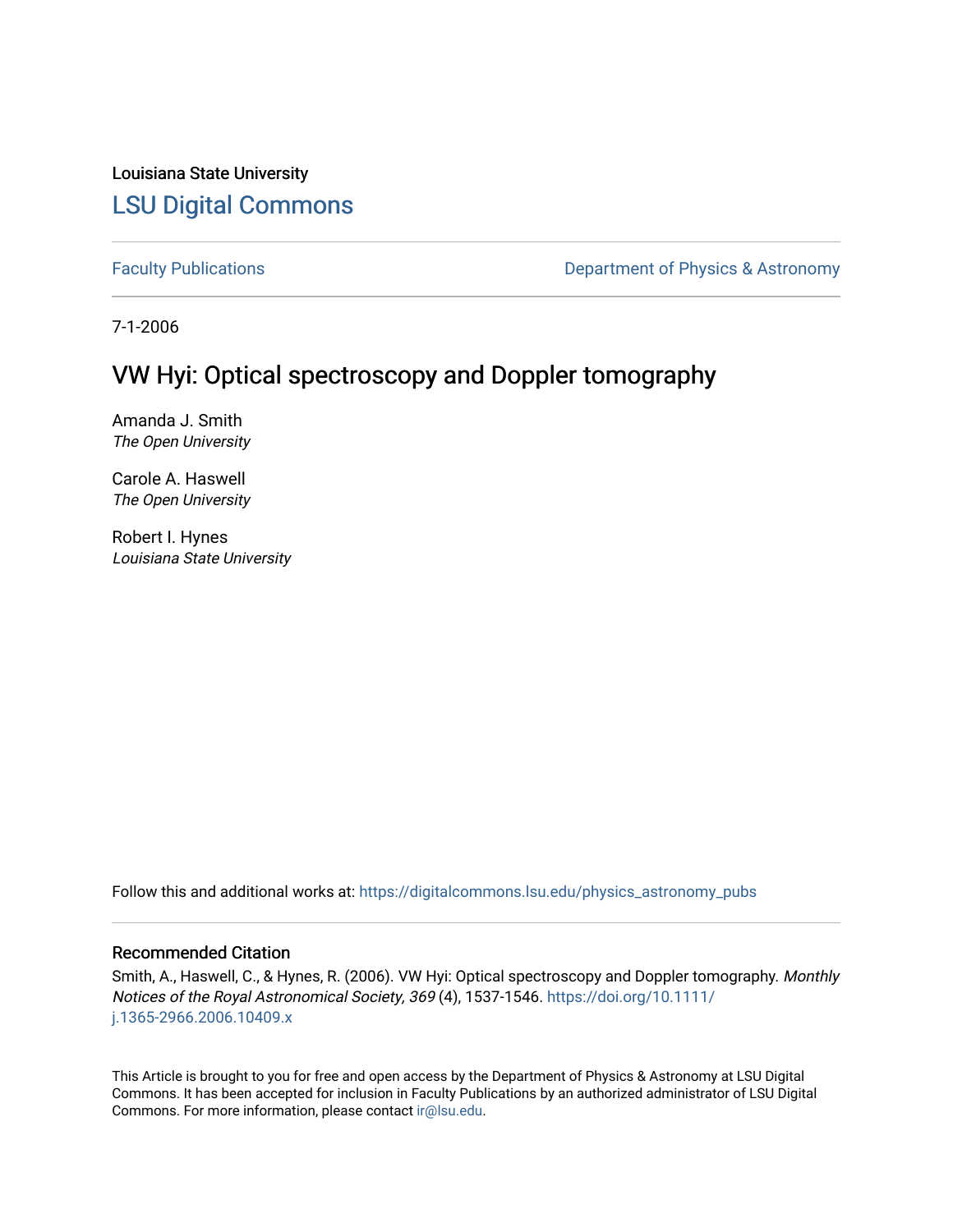## **VW Hyi: optical spectroscopy and Doppler tomography**

Amanda J. Smith,<sup>1\*</sup> Carole A. Haswell<sup>1†</sup> and Robert I. Hynes<sup>2†</sup>

<sup>1</sup>*Department of Physics & Astronomy, The Open University, Walton Hall, Milton Keynes MK7 6AA* <sup>2</sup>*Department of Physics & Astronomy, Louisiana State University, 202 Nicholson Hall, Tower Drive, Baton Rouge, LA 70803-4001, USA*

Accepted 2006 March 31. Received 2006 March 29; in original form 2005 July 8

## **ABSTRACT**

We present high-quality optical spectroscopy of the SU UMa-subtype dwarf nova, VW Hyi taken while the system was in quiescence. An S-wave is executed by the emission cores of the hydrogen Balmer lines and by the emission lines of He I, Ca II, Fe II and He II. Using Doppler tomography, we show it originates in the accretion stream–disc impact region. The He II emission is strongly phase-dependent, suggesting it originates exclusively within a hot cavity at the initial impact. We map the ionization structure of the stream–disc interaction region. One possible interpretation of this is that the Balmer hotspot lies downstream of the He II hotspot in the outer accretion disc, with the He I and Ca II hotspots at intermediate locations between the two. This suggests that Balmer emission is suppressed until material has cooled somewhat downstream of the impact site and is able to recombine. We favour a phase offset of  $0.15 \pm 0.04$  between the photometric ephemeris and inferior conjunction of the mass donor. The white dwarf contributes significantly to the optical continuum, with broad Balmer absorption and narrow Mg II λ4481 absorption clearly apparent. This latter feature yields the gravitational redshift:  $v_{\text{grav}} = 38 \pm 21 \, \text{ km s}^{-1}$ , so  $M_1 = 0.71_{-0.26}^{+0.18} \, \text{M}_{\odot}$ . This implies  $M_2 = 0.11 \pm 0.03 \, \text{M}_{\odot}$ and hence the donor is not a brown dwarf. A prominent Balmer jump is also observed. We note that the previously accepted system parameters for both VW Hyi and WX Hyi incorporate an algebraic error, and we provide a recalculated  $M_1(q)$  plane for WX Hyi.

**Key words:** accretion, accretion discs – techniques: spectroscopic – stars: dwarf novae – stars: individual: VW Hyi – novae, cataclysmic variables.

#### **1 INTRODUCTION**

The close interacting binary, VW Hyi, is a cataclysmic variable (CV), a system in which a Roche lobe filling low-mass, late-type main-sequence donor star transfers matter on to a white dwarf (WD) primary via an accretion disc. With a quiescent visual magnitude of 13.8, VW Hyi is the brightest example of the SU UMa-type dwarf novae (DNe). These systems display two distinct modes of outburst, namely, normal DN outbursts and less-frequent larger amplitude superoutbursts. These two modes of outburst occur in VW Hyi typically about every 30 and 180 d reaching a peak visual magnitude of 9.5 and 8.7, respectively.

The DN outburst can be understood in the context of the disc instability model (DIM) (Osaki 1974). In this model, a thermalviscous limit-cycle instability (Meyer & Meyer-Hofmeister 1981), caused by a sensitive temperature dependence of opacity in regions

-E-mail: amanda.smith@open.ac.uk

of partial ionization in the disc, induces a switch between low- and high-viscosity states, and consequently between low- and high-mass transfer states. There remain some questions about the appropriateness of this model, however (see Lasota 2001, for a review). The superoutburst, distinguishable by a photometric modulation known as superhumps, can be explained by a model combining the thermal instability of the DN outbursts with a tidal instability caused by the action of the donor in a 3:1 resonance with particle orbits in the accretion disc. This is the thermal-tidal instability (TTI) model of Osaki (1989, 1996).

As with other SU UMa-type systems, VW Hyi has a period that lies below the CV period gap. Its period,  $P_{\text{orb}} = 1.78$  h, was determined photometrically by way of the orbital hump observed at quiescence which arises from the phase-dependent visibility of the accretion stream–disc impact region (i.e. the hotspot) throughout the orbit (Vogt 1974; van Amerongen et al. 1987).

## **1.1 The hotspot**

Hotspot emission should arise primarily from dissipation of kinetic energy as the infalling stream impacts the disc edge, merges with the Keplerian motion of the disc and radiates away during the encounter.

<sup>†</sup>Visiting astronomer, Cerro Tololo Inter-American Observatory, National Optical Astronomy Observatories, which are operated by the Association of Universities for Research in Astronomy, under contract with the National Science Foundation.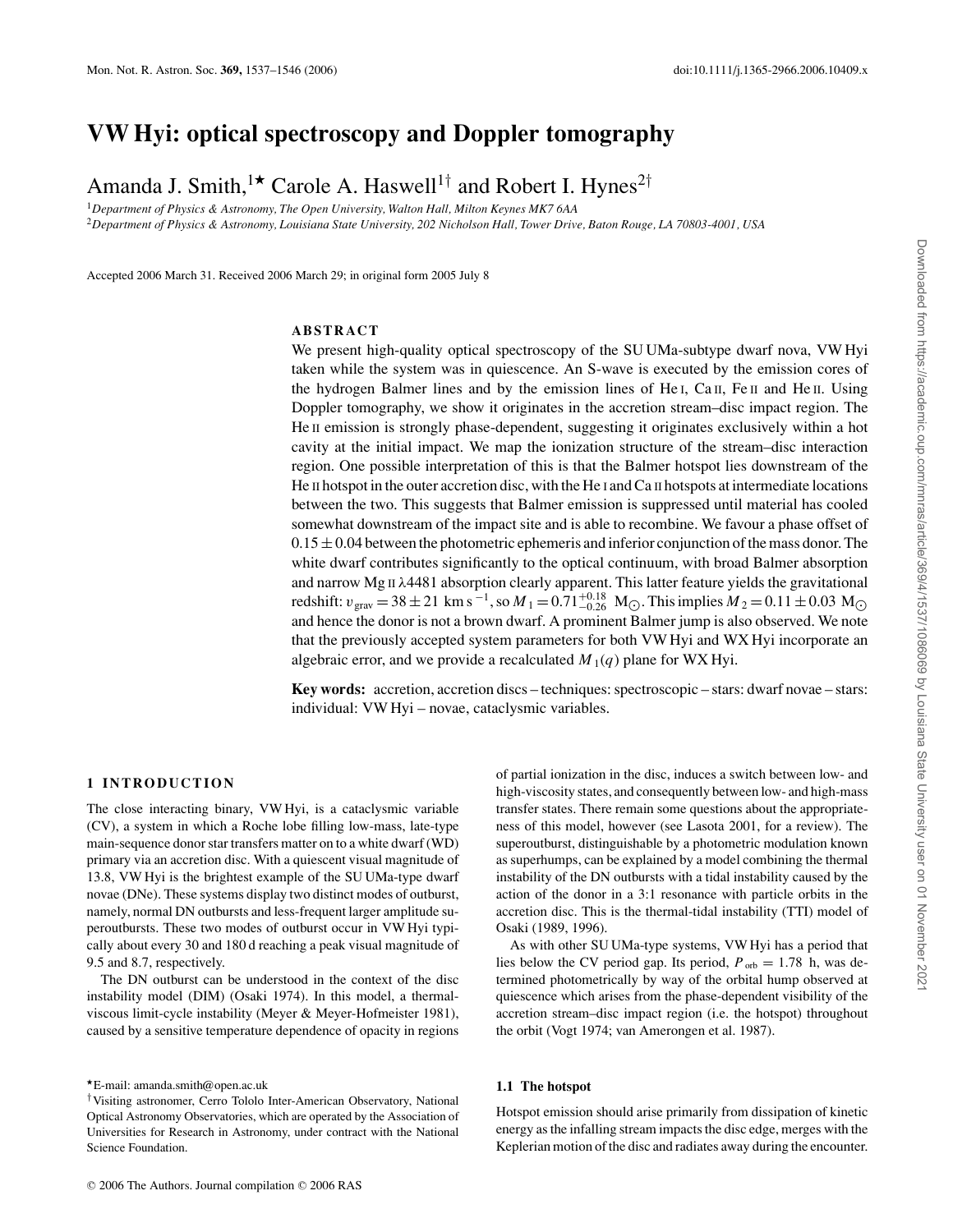The details of the stream–disc impact region are as yet poorly understood. Study of the interaction between the two flows, the stream from  $L_1$  and the disc itself, may lead to a better understanding of the viscosity in accretion discs.

The flows are highly supersonic, and so the picture of the hydrodynamics of the impact point is believed to be one which involves the development of shock fronts: one in the disc material and one in the incoming stream (Rozyczka & Schwarzenberg-Czerny 1987). Emission may represent a mixture of accretion stream and disc material compressed between these shock surfaces (Marsh et al. 1990), or emission may be seen at two distinct velocities. The smoothed particle hydrodynamics (SPH) simulations of Foulkes et al. (2004) show two distinct S-waves in simulated trailed spectrograms.

Other numerical investigations of the stream–disc impact have been carried out by Armitage & Livio (1996, 1998), and by Kunze, Speith & Hessman (2001). The latter paper shows, through highresolution SPH simulations, a substantial vertical deflection of the impacting accretion stream after undergoing shock interaction at the hotspot. The material is also seen to overflow the disc, re-impacting the disc surface at a secondary hotspot close to the circularization radius at orbital phase 0.5.

#### **1.2 System parameters**

Despite being an extensively studied system, particularly in the ultraviolet (UV), the basic parameters of VW Hyi remain uncertain. Schoembs & Vogt (1981) put forward an orbital inclination, *i*, of  $60^\circ \pm 10^\circ$ , based on the fact that an orbital hump is observed in the light curve but no eclipse. Schoembs & Vogt (1981) also determined component masses by a method based upon that of Warner (1973) relating the radial velocity semi-amplitude,  $K_1$ , of the emission lines and the projected rotation velocity of the disc,  $V_d \sin i$ , to the mass ratio,  $q = M_2/M_1$ . The estimation of  $K_1$  using the emission lines in CVs has proved, in general, to be unreliable (see e.g. Horne, Wood & Stiening 1991) for comparison between the spectroscopic determination of  $K_1$  and the prediction of  $K_1$  based on the photometric solution in the eclipsing system HT Cas). Often the hotspot distorts the apparent radial velocities as measured from the emission lines, even if only the line wings are used, as discussed by Marsh (1998). Schoembs & Vogt (1981) reported  $K_1 = 78 \pm 14$  km s<sup>-1</sup> from their radial velocity curve of  $H\alpha$ . Their tabulated system parameters are, however, inconsistent with this value:  $M_1 = 0.63$  M<sub> $\odot$ </sub>,  $q = 1/6$ and  $i = 60°$  give  $K_1 = 57$  km s<sup>-1</sup>. A missing exponent (4/3) on the  $(1 + q)$  term in their equation (7) appears to be the source of this discrepancy. It reappears in their subsequent equations, but has been omitted when calculating the orbital inclination in their figs 6 and 7. Based on the authors' method, we have recalculated  $M_1(q)$  for their values of  $K_1$ . For WX Hyi, we show this in Fig. 1. Taking the authors' assumptions at face value, we find  $M_1 = 0.92^{+0.18}_{-0.15}$  M<sub> $\odot$ </sub> and  $q = 0.21^{+0.03}_{-0.02}$  for VW Hyi, and  $M_1 = 1.14^{+0.26}_{-0.24}$  M<sub> $\odot$ </sub> and  $q = 0.23^{+0.07}_{-0.04}$ for WX Hyi. However, we feel that these values are highly insecure, as the value of  $\beta$  particularly may be quite different from that assumed, where  $\beta$  is approximately the ratio of the primary radius to innermost accretion disc radius contributing to the line wings.

For VW Hyi, perhaps more credible, by measurement of the gravitational redshift from the shift in photospheric absorption lines of the WD, Sion et al. (1997) found  $M_1 = 0.86^{+0.18}_{-0.32}$  M<sub>O</sub>, the weakest part of this work being the estimate of the systemic velocity. Warner & Woudt (2002) assumed that the minimum period observed for dwarf nova oscillations (DNOs) in VW Hyi reflects the Kepler period at the surface of the WD,  $P_K$ . Together with the mass-radius relationship for WDs (Nauenberg 1972), they calculated a value for



**Figure 1.**  $M_1(q)$  plane for WX Hyi after fig. 7 of Schoembs & Vogt (1981) for a range of values of their  $\beta$  parameter and using their value for  $K_1$  of 67  $\pm$  6 km s<sup>-1</sup>. Broken lines indicate the range of values of orbital inclination considered by Schoembs & Vogt. In order to directly compare with Schoembs & Vogt's figure, the abscissa label we use here follows their definition of *q*, that is,  $M_1/M_2$ , this being the reciprocal of the definition we have adopted in the rest of this work  $(M_2/M_1)$ .

 $M_1$  of 0.702 M<sub> $\odot$ </sub>. It seems appropriate to consider this value as a possible lower limit on  $M_1$  as the observed minimum DNO period could exceed  $P_K$ . Most recently, from fitting of the *J*-band spectral energy distribution of the donor, Mennickent, Diaz & Tappert (2004) suggested it to be of spectral type L0, putting  $M_2 \sim 0.06$  $\,{\rm M_\odot},$  and therefore implying a star below the hydrogen-burning minimum mass limit, a brown dwarf. If reliable, this would be the first detection of the secondary star.

There exists a relation between the fractional superhump excess,  $\epsilon$ , defined as  $(P_{\text{sh}} - P_{\text{orb}})/P_{\text{orb}}$  and the mass ratio *q*, where  $P_{\text{sh}}$  and  $P_{\text{orb}}$  are the superhump and orbital periods, respectively. This has been calibrated empirically by Patterson et al. (2005). For VW Hyi,  $\epsilon$  = 0.0331  $\pm$  0.0008 (Patterson 1998), and this indicates *q* = 0.148  $\pm$  0.004. In this work, we will assume  $M_1 = 0.71^{+0.18}_{-0.26}$  M<sub> $\odot$ </sub> (see Section 3.2), and the value of *q* derived from the superhump excess,  $q = 0.148 \pm 0.004$ , unless stated otherwise.

In this paper, we present high-quality optical spectroscopy of VW Hyi. The observations and data reduction are described in Section 2. In Section 3, we present our results, including Doppler maps of VW Hyi and determination of the gravitational redshift of the WD. Interpretation of these results is given in Section 4, which includes discussion of the ionization structure of the stream–disc impact and further discussion of the system parameters for VW Hyi. A summary is given in Section 5.

#### **2 OBSERVATIONS AND DATA REDUCTION**

We observed VW Hyi on 2003 February 14 01:09 – 02:56 UT using the CTIO 4.0-m R-C spectrograph as detailed in Table 1. The American Association of Variable Star Observers (AAVSO) light curve for VW Hyi shows an outburst some 27 d before our observations, peaking on 2003 January 18. The timing of the subsequent outburst is unclear. An uncertain magnitude of 9.5 was recorded on 2003 February 16, while the following day the magnitude was confirmed to be 10.6, roughly 3 mag above quiescence. This suggests that our observations took place just prior to the onset of outburst. The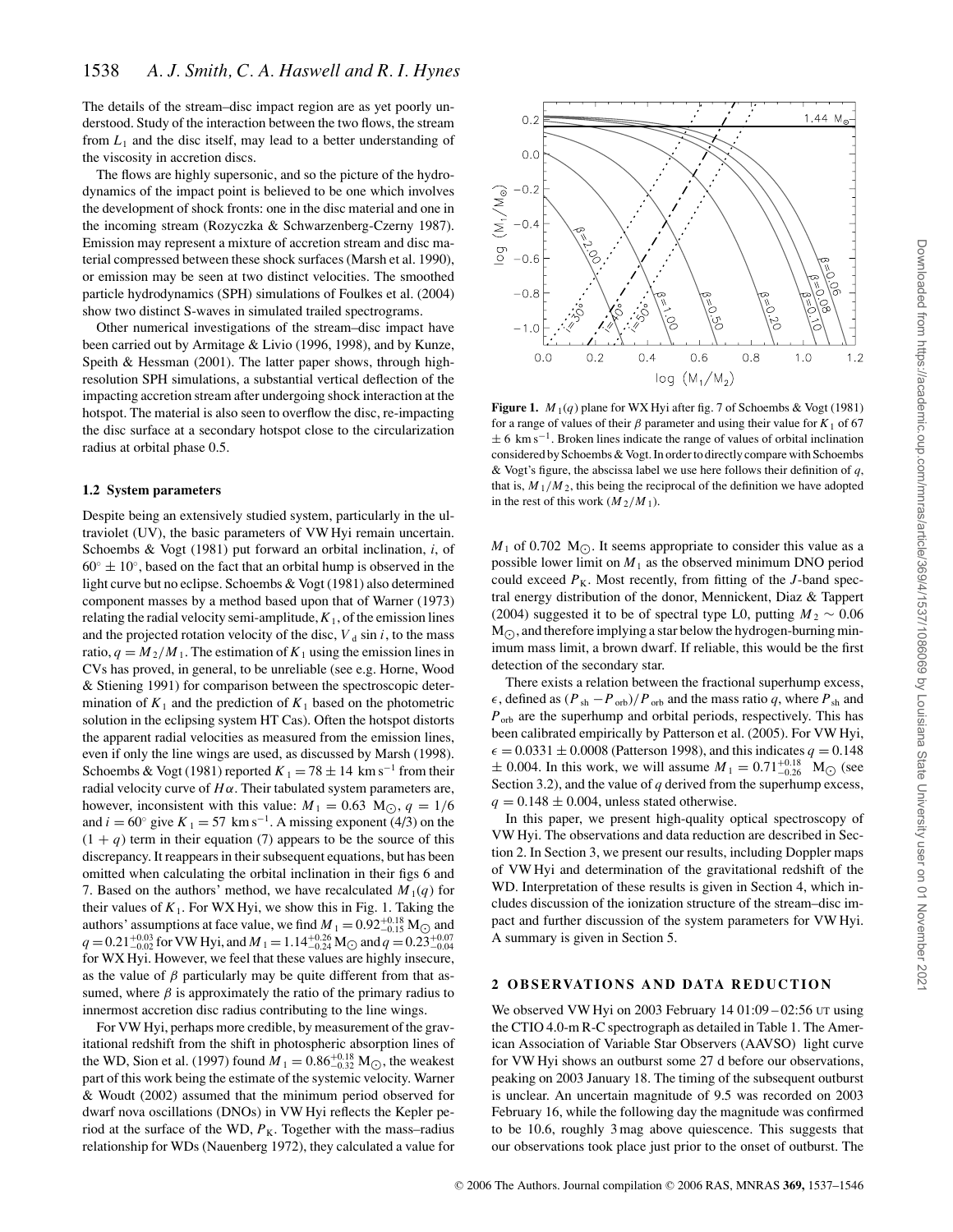**Table 1.** 2003 February 14 CTIO observations of VW Hyi.

| HJD-245 2680<br>(mid-exposure) | Exposure | Exposure<br>time $(s^{-1})$ | Ν  | Orbital<br>phase |
|--------------------------------|----------|-----------------------------|----|------------------|
| 4.5383                         | EG21     | 5.0                         |    |                  |
| 4.5404-4.5416                  | EG21     | 20.0                        | 3  |                  |
| 4.5589-4.5831                  | VW Hyi   | 120.0                       | 14 | $0.677 - 0.003$  |
| 4.5887-4.6220                  | VW Hyi   | 120.0                       | 20 | $0.079 - 0.528$  |

previous superoutburst took place in 2002 November (Waagen, private communication).

During the observations the seeing was 1.4 arcsec. Using the KPGL1 grating and a Loral 3K CCD in conjunction with a 1.3-arcsec slit, a wavelength coverage of 3590–6686 Å and a full width at half-maximum (FWHM) resolution of  $\sim$ 3 Å as measured from arc lines was obtained. We obtained 34 useful spectra, each with an integration time of 120 s, together with three approximately equally interspersed HeNeAr arc-lamp exposures, giving ∼85 per cent orbital coverage. The spectra have a signal-to-noise ratio (S/N) of ∼50. For the purposes of flux calibration, the standard star EG21 was observed.

The observations were reduced following standard procedures using IRAF.<sup>1</sup> The frames were first bias-subtracted, flat-fielded and sky-subtracted. The spectra were then extracted according to the optimal algorithm of Horne (1986). The arcs were extracted at the position of the corresponding object spectrum which were then used to wavelength calibrate the data by interpolation between neighbouring arcs. A zero-point correction of  $+4.5 \pm 1.7$  km s<sup>-1</sup> was applied to the wavelength scale, derived from the  $O<sub>I</sub> \lambda$ 5577 sky emission line. The spectra were subsequently flux calibrated. All spectra were transformed to the heliocentric rest frame.

Without correcting for slit losses, we convolved the flux calibrated average spectrum with the filter bandpass, hence deducing  $V \lesssim 14.5$ . This indicates the system was quiescent. The system may have been fainter than the usual quiescent magnitude, but slit losses of 0.7 mag are possible.

#### **3 RESULTS**

The average of all 34 spectra is presented in Fig. 2, and is quite remarkable in its detail and wealth of features. The spectrum shows strong Balmer lines and a prominent Balmer jump. He I, Fe II and Ca II emission features are also present, and He II emission is weak but clearly detected. H $\alpha$  is dominated by double-peaked emission: a typical signature of disc emission, due to the Doppler shifting of orbiting disc material.

The emission cores of the other lines in the Balmer series are flanked by broad absorption wings. We attribute this broad absorption to Stark broadening in the photosphere of the WD, as the linewidth of this absorption would seem to preclude the possibility of kinematic broadening in the disc. A conservative estimate for the base-to-base width of the H $\gamma$  absorption is 210 Å. If this is due to Doppler broadening, a radial velocity  $v_r \approx 7300 \text{ km s}^{-1}$  is required. Assuming  $i = 60^\circ$ , the corresponding true velocity is  $v_{\text{true}} \simeq 8400$ km s<sup>−</sup>1. At the inner disc radius, the Keplerian velocity of disc material is at most  $\sim$  4200 km s<sup>-1</sup>, assuming the highest estimate for  $M<sub>1</sub>$ , the inner disc radius to coincide with the WD surface, and the

mass–radius relation for WDs of Nauenberg (1972). In CVs, generally the accretion flow dominates at optical wavelengths, but it is not too unusual to see optical absorption features from the WD as we do here, in systems where the mass-accretion rate is low for some reason (e.g. Marsh, Horne & Shipman 1987; Hessman et al. 1989). These quiescent broad absorption features are seen in one previous spectral study of VW Hyi (Hassall et al. 1983), but are in contrast to the results of other studies also conducted in quiescence, where no such features are observed (Schoembs & Vogt 1981; Saygac 1989). This might suggest the system being in an unusually low state. However, there is no clear indication of this from the AAVSO light curve. In VW Hyi, the WD is clearly revealed in quiescence in the UV (Mateo & Szkody 1984; Sion et al. 1995). The Balmer jump shows absorption in the Balmer continuum (i.e.  $\lambda$  <  $3646$  Å). We refer to the spectrum of EK TrA of Gänsicke et al. (1997), which shows a similar feature although less pronounced than that seen in our data.

The double-peaked emission component, clear in  $H\alpha$ , becomes progressively weaker towards the higher order Balmer lines, as seen in the trailed spectrograms in the top panels of Fig. 3. Here, the spectra have been normalized using a low-order spline fit to the continuum. We also see the S-waves executed by the emission cores, due to the periodic redshifting and blueshifting of an isolated emission component orbiting in the binary system. The amplitude of the S-wave is  $\sim$ 500 km s<sup>-1</sup>. The emission appears to be strongest in the transition from red to blue. Away from the main S-wave, the double-peaked component of the emission is still variable. The enhanced regions of this double-peaked emission may be independent, but their phasing is roughly consistent with the sinusoidal motion of a single emission site in the disc, as indicated by the second overplotted sine wave on the trailed spectrum of  $H\alpha$ .

S-waves are clearly detected in the Balmer series almost right up to the Balmer limit (Smith, in preparation). The majority of the emission lines in the other species also show evidence of S-wave emission (see Fig. 2 and Sections 3.5 and 3.6).

At the suggestion of the referee, and for the purposes of comparison with previous studies, we employed the double Gaussian convolution method (Schneider & Young 1980; Shafter 1983) to examine the behaviour of the H $\alpha$  emission profile. Results of this are to be included in Smith (in preparation). The value of  $K_{\text{em}}$  so obtained is in agreement with that expected from our chosen system parameters, but there is a strong likelihood of hotspot contamination even if large Gaussian separations are used, particularly here where the S-wave clearly dominates the disc emission (Fig. 3).

#### **3.1 Doppler tomography**

The indirect imaging technique of Doppler tomography (Marsh & Horne 1988) translates orbital phase-resolved emission line profiles into a distribution of line emission in two-dimensional velocity space. In this work, Doppler maps were produced using Tom Marsh's MOLLY and DOPPLER software. With the exception of Fig. 5, the Fourier-filtered back-projection (FFBP) method was used (see Marsh 2001, for a recent review). As the exposure time used for all spectra is 120 s, we can expect a point emission source to be blurred by 6.7◦ azimuthally, which equates to a phase resolution of 0.019. Radial blurring will be the result of the finite spectral resolution of the data ( $\sim$ 170 km s<sup>-1</sup>).

Modulation is apparent in the continuum level of the spectra, but it is not possible to distinguish real intrinsic modulation from that which can be attributed to variable slit losses. Hence, the examination of orbital variation in line flux is inappropriate. Instead orbital

<sup>&</sup>lt;sup>1</sup> IRAF is distributed by the National Optical Astronomy Observatories, which are operated by the Association of Universities for Research in Astronomy, Inc., under cooperative agreement with the National Science Foundation.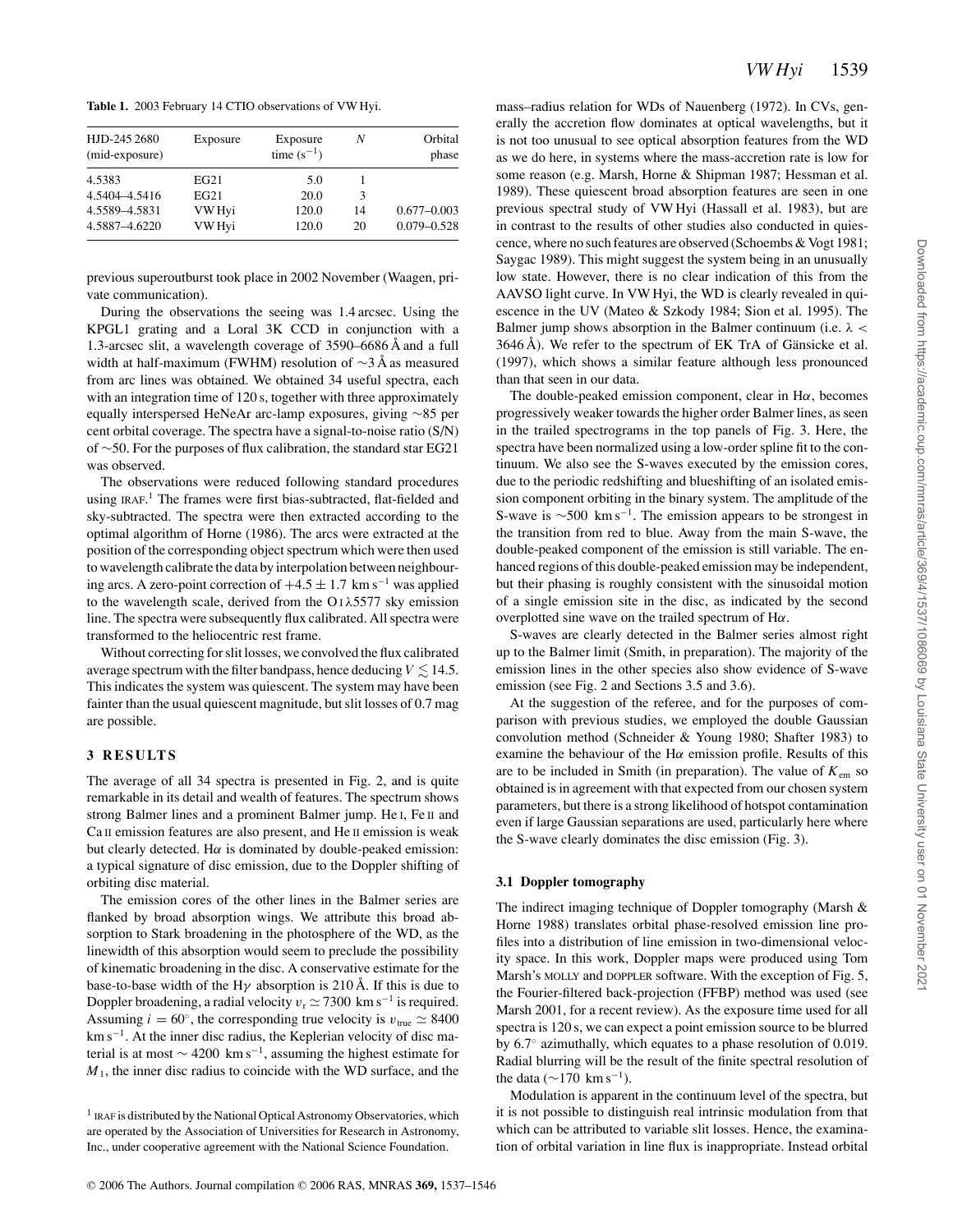

Figure 2. Average spectrum of VW Hyi, in which each individual spectrum is given equal weighting and no correction for orbital motion has been made. Overplotted is a model WD spectrum (solid blue line, see Section 3.3).

variations of equivalent width in H $\alpha$  and H $\beta$  are plotted (Fig. 4). The underlying WD absorption makes the calculation of true equivalent width somewhat problematic, and we did not attempt this for the higher order Balmer lines. None the less the relative values for H $\alpha$  and H $\beta$  should be reliable. The figure suggests a weakening of Hα from approximately phase  $0.68$  to phase  $0.91$ . Without coverage over multiple orbits, it is uncertain whether this is a systematic variation or due to flickering. One of the underpinning assumptions of Doppler tomography is that line flux is constant over the orbit. To fulfil this, we normalized the spectra for each map to constant integrated line flux, except where the effects of noise then produced significant artefacts in the maps, in Hδ, He II, Ca II and Fe II.

The S-wave in the trailed spectrograms maps into a concentrated region of emission in velocity space. We estimated the systemic velocity for the Doppler maps in two ways. The first was to make the sharpest possible maps, that is, to use the value of  $\gamma$  which minimized the width of a Gaussian fitted to the concentrated emission spot in the Doppler map. The average  $\gamma$  value found by this method for the Balmer lines and He I λ5876 is 29 km s<sup>−1</sup>, whilst the spread in values was from 18 to 46 km s<sup>−1</sup>. Fitting to the entire map as opposed to isolating just the emission spot yielded an average value of 56 km s<sup>-1</sup>, whilst a search for the  $\gamma$  value which maximized the strength of the emission gave 41 km s<sup>-1</sup>. We adopted  $\gamma = 40 \pm 20$  km s<sup>-1</sup> for the maps. The maps produced using any of these differing  $\gamma$  values are essentially indistinguishable.

#### **3.2 Gravitational redshift of the white dwarf**

Sion et al. (1997) reported gravitational redshift of  $58 \pm 33$  km s<sup>-1</sup> after estimating  $\gamma = 2 \pm 14$  km s<sup>-1</sup> from the radial velocity curve of Schoembs & Vogt (1981); however, stated that their  $\gamma$  value is arbitrary and chosen so that the mean radial velocity is zero. The narrow absorption feature in the region of He I λ4472 is Mg II λ4481 and originates in the WD. In the average spectrum, this feature has a shift of 78  $\pm$  8 km s<sup>-1</sup>. We can use the difference between the emission line systemic velocity,  $40 \pm 20$  km s<sup>-1</sup>, and the WD Mg II  $\lambda$ 4481 absorption line, to estimate the WD's gravitational redshift. We obtain  $v_{\text{grav}} = 38 \pm 21 \text{ km s}^{-1}$ . This is consistent with the result of Sion et al. (1997) and is more secure since it is derived relative to simultaneously measured Balmer emission from the low-gravity environment of the outer disc. Using this value of  $v_{\text{grav}}$ , together with the mass–radius relation for a 20 000-K WD with a carbon core (Wood 1995), we find  $M_1 = 0.71^{+0.18}_{-0.26}$  M<sub>O</sub>, a WD radius,  $R_1$  $= 9.3^{+2.5}_{-2.6} \times 10^8$  cm, and surface gravity, log  $g = 8.04^{+0.38}_{-0.41}$ .

#### **3.3 Source of the S-wave**

van Amerongen et al. (1987) provided a photometric ephemeris of maximum light from the hotspot; the phasing of conjunction is unknown. Hence, there are two possible scenarios for the origin of the S-wave: the stream–disc impact region, or the irradiated face of the donor. Neither hypothesis can be immediately ruled out. By varying the system parameters for the map of  $H\gamma$ , the likelihood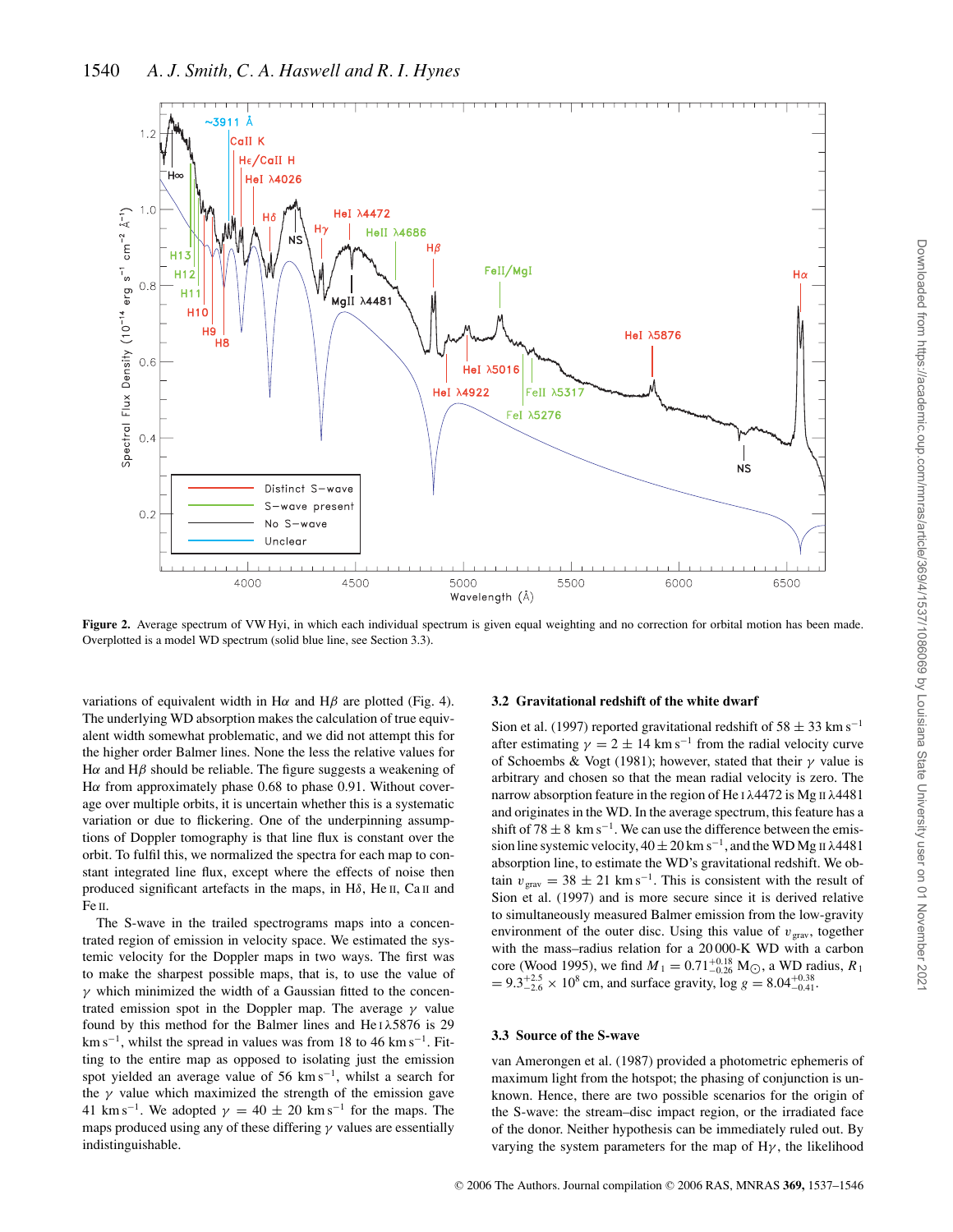

**Figure 3.** Top panel: trailed spectra of Hα, Hβ, Hγ and Hδ emission, respectively, where the spectra have been averaged into 20 orbital phase bins and the full cycle repeated for clarity. Overplotted on Ha are sine waves tracing the motion of the main S-wave emission (black), and indicating the motion of a second possible isolated emission site (dark orange). Bottom panel: Doppler maps of Balmer emission. The system parameters used in the construction of the maps are shown in the legends. The value for *i* given by Schoembs & Vogt (1981) was assumed.  $\phi_0$  gives the orbital phase with respect to the photometric ephemeris of van Amerongen et al. (1987). The ballistic trajectory of the gas stream is represented by the solid line, with open circles denoting steps of  $0.2R<sub>L1</sub>$  along the stream. The 'Kepler shadow', which shows the Keplerian velocity at equivalent positions along the ballistic trajectory, is represented by the dotted line with filled circles. The crosses, reading from top to bottom, denote the centre of mass of the secondary, the centre of mass of the system and the centre of mass of the primary, respectively. The Roche lobe of the primary is given by the dashed line, and the Roche lobe of the secondary is shown by a solid line. The circular solid line represents Keplerian velocity at the tidal truncation radius of the accretion disc.



**Figure 4.** Orbital variation of line equivalent width for H $\alpha$  and H $\beta$ .

of each was investigated. Only in the most extreme case that  $M_{WD}$  $= 1.44$  M<sub> $\odot$ </sub>, that is, the Chandrasekhar mass, could emission correspond to the inner face of the donor. Sion (1999) found the mean mass of 76 CV WDs to be 0.86  $M_{\odot}$ , while Webbink (1990) found a geometric mean primary mass for systems below the period gap to be 0.61 M $_{\odot}$ . A single object of course does not have to adhere to such averages, but ~1.4 M<sub>⊙</sub> would be atypically large. Furthermore, a larger inclination ( $i = 75°$ ) than estimated for VW Hyi and an ultra-low mass ratio (0.04) would be required. On the other hand, as Fig. 3 shows, the S-wave emission can be naturally attributed to the stream–disc impact region using parameters consistent with other studies of VW Hyi. The coincidence, to within 0.01 in phase, of the emission spot with the photometric hotspot ephemeris (i.e. when no phase offset is applied) is also persuasive.

It is not possible to locate the position of the hotspot exactly. It would be expected to lie somewhere in the region between the ballistic stream trajectory and its Kepler shadow. A mixing of the stream and disc material and their respective velocities is expected as the material is compressed between two shock surfaces where the infalling accretion stream impacts the disc edge and merges with the Keplerian flow (Marsh et al. 1990). An orbital phase offset of  $0.15 \pm 0.04$  (where the error comes from extrapolating the epochs) with respect to the photometric ephemeris of van Amerongen et al. (1987) was required to place the hotspot in H $\gamma$  on the ballistic stream trajectory close to the intersection with the tidal radius. This phase offset is comparable with that between  $\phi_0$  and the hotspot orbital hump for the similar, but eclipsing, system, Z Cha, of 0.18 (Warner 1974).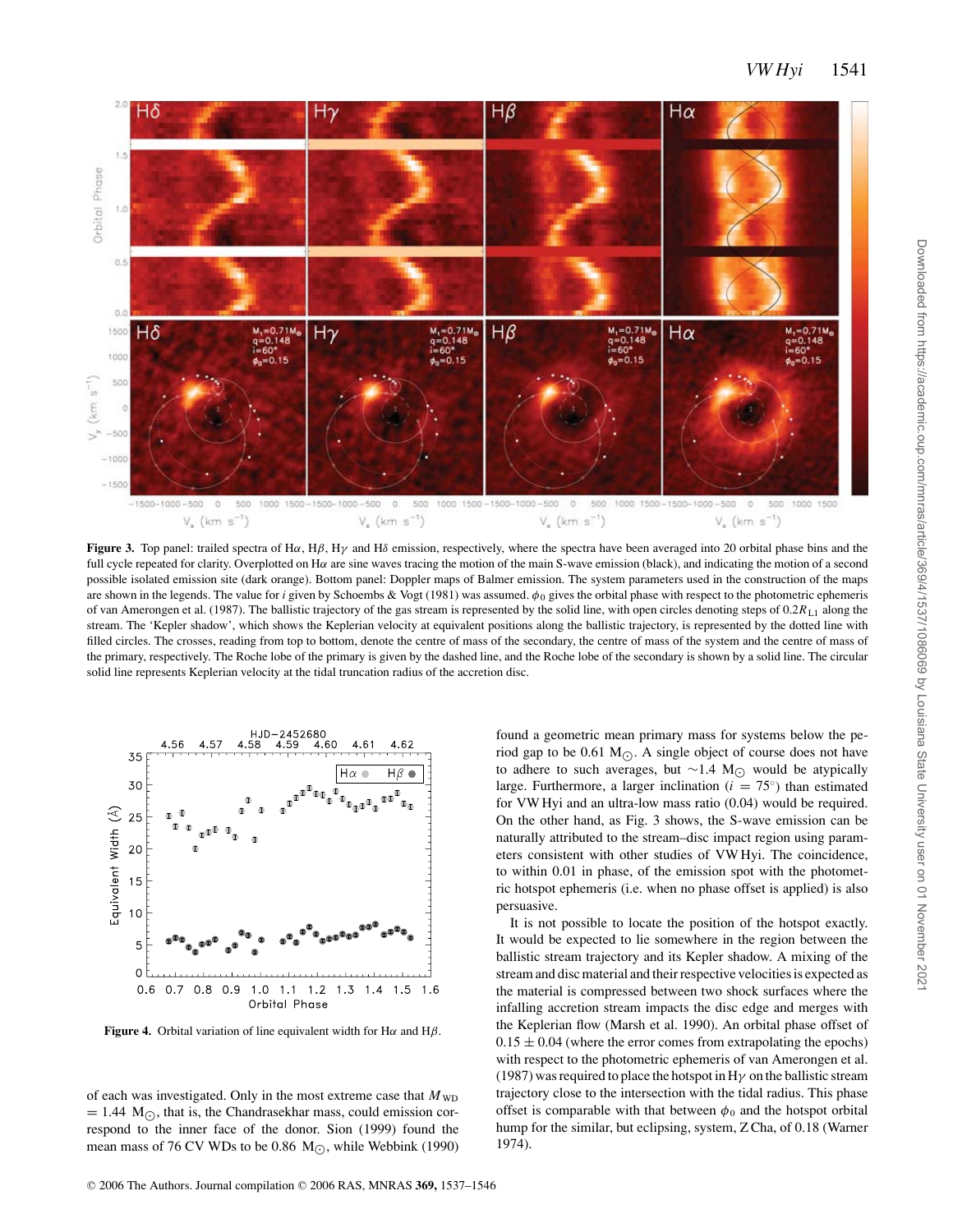#### **3.4 Balmer emission**

Fig. 3 shows the Doppler maps in the Balmer lines, constructed using the primary mass found in Section 3.2 combined with *q* calculated from the superhump excess, and using the phase offset found above. In order to suppress high-frequency noise, a Gaussian cut-off is included in the Fourier filter that is applied to the spectra prior to back-projection. This Gaussian is chosen so that a suitable trade-off between resolution and noise is obtained. Here, the FWHM of the Gaussian window function is 10, and so there is minimal reduction in noise to preserve resolution.

There is a potential problem with contamination by the WD absorption features, as they would be expected to have a different (unknown) phasing to that of the (hotspot) emission. To account for this, a model WD spectrum was constructed, based on the properties found for the WD in VW Hyi by Godon et al. (2004) from UV observations. This model was scaled in flux to match our data at the blue end (Fig. 2), and then fitted to the absorption wings of the Balmer line profiles in the individual spectra by allowing shifts in wavelength. The fitted WD model spectrum was then subtracted.  $H\gamma$  has the cleanest absorption wings in our data and so these were used in the fitting, although using the wings of  $H\delta$  produced very similar results. The wavelength shifts obtained in this way were not inconsistent with the predicted motion of the WD, if the parameters we have used in producing the Doppler maps are assumed (Smith, in preparation). It was found that most of the structure seen in the Doppler maps was unaffected by this procedure, the hotspot emission particularly so. What did change was the appearance of a confined central emission feature in the region of the WD. The central regions of the lines corresponding to this low-velocity emission will be where the effect of the correction is greatest owing to the deep absorption cores of the WD spectrum. This feature must, therefore, be considered an artefact due to inaccuracies in the fitting procedure and uncertainties in the appropriateness of the parameters used in constructing the model spectrum. We nevertheless conclude that the effect on the Doppler maps of the WD absorption is very minimal and does not need to be considered further.

The maps reveal how the systematic variation through lines of the Balmer series seen in the trailed spectrograms relates to distribution in velocity space, from a smoother distribution over the disc in  $H\alpha$ , to a concentrated hotspot in Hδ.

The overplotted sine waves in the trailed spectrum of  $H\alpha$  in Fig. 3 indicated that the variable double-peaked emission may be correlated. A possible source for this emission is a secondary region of enhanced emission seen in Fig. 5. Here the maximum entropy method (MEM) is used (discussed in detail in Marsh & Horne 1988) as opposed to FFBP. Both methods produce qualitatively very similar maps, depending somewhat on the value of the controlling parameter used (FWHM of noise filter in the case of FFBP, and  $\chi^2$  in the case of MEM), but MEM appears to better detect detail such as a secondary emission region as is the case here.

#### **3.5 He I and He II emission**

Fig. 6 shows the trailed spectra and corresponding Doppler maps for He I λ5876 and He I λ4472. The Mg II λ4481 absorption feature from the WD creates a dark ring artefact in the He I λ4472 map. In both lines, there is little or no evidence for a disc component in emission, while a strong S-wave is exhibited, again originating in the stream–disc impact region. The He I λ5016 and He I λ4922 lines are possibly contaminated by blending with  $Fe II \lambda 5018$  and Fe II λ4924, respectively, and Doppler maps for these lines show



**Figure 5.** Doppler map of H $\alpha$  emission using the MEM. Symbols are as in Fig. 3.

a very much less distinct hotspot. Of particular note is the presence of He II λ4686 in the spectra. This also demonstrates S-wave motion, with the emission, in contrast to that of the Balmer lines, strongest in the transition from blue to red. This S-wave also maps to approximately this same hotspot region (Fig. 6) indicating a high temperature at the hotspot. Because He II λ4686 is a significantly weaker feature in the spectra, noise posed a greater problem in the production of the Doppler map. Here a Gaussian window function with a FWHM of 0.3 was used with the inevitable loss of resolution, but still the hotspot remains clear.

That He II is detected and seen to emanate from the hotspot region in a quiescent DN is relatively rare. It was seen in U Gem (Marsh et al. 1990; Groot 2001), where the velocity of emitting material was found to lie intermediate between that of the accretion stream and the Keplerian disc at the stream–disc impact, and in the newly identified CV H $\alpha$ 0242-2802 (Mason & Howell 2005).

#### **3.6 Emission in metal lines**

Fig. 7 shows the corresponding trailed spectra and Doppler maps for Ca II K and Fe II  $\lambda$ 5169, respectively. Fe II  $\lambda$ 5169 may be blended with Mg<sub>I</sub>, blurring the hotspot. The Ca<sub>II</sub> K hotspot is clear. There is a suggestion of weak disc emission in both Ca II and Fe II.

## **4 INTERPRETATION**

#### **4.1 The Balmer-line Doppler maps**

The Doppler maps of the Balmer lines show a progression from hotspot emission superimposed on disc emission in  $H\alpha$  to a relatively more dominant hotspot in  $H\beta$ , to solely hotspot emission in Hδ. This may be interpreted as the hotspot being optically thick in Hα and less so in H $β$ , so that in Hα the hotspot is weaker relative to the optically thin disc emission. This behaviour is seen in the Doppler maps of other quiescent DNe (Skidmore et al. 2000; Rolfe, Abbott & Haswell 2001), and in the quiescent soft X-ray transient A0620-00 (Shahbaz et al. 2004). In the latter system, a significant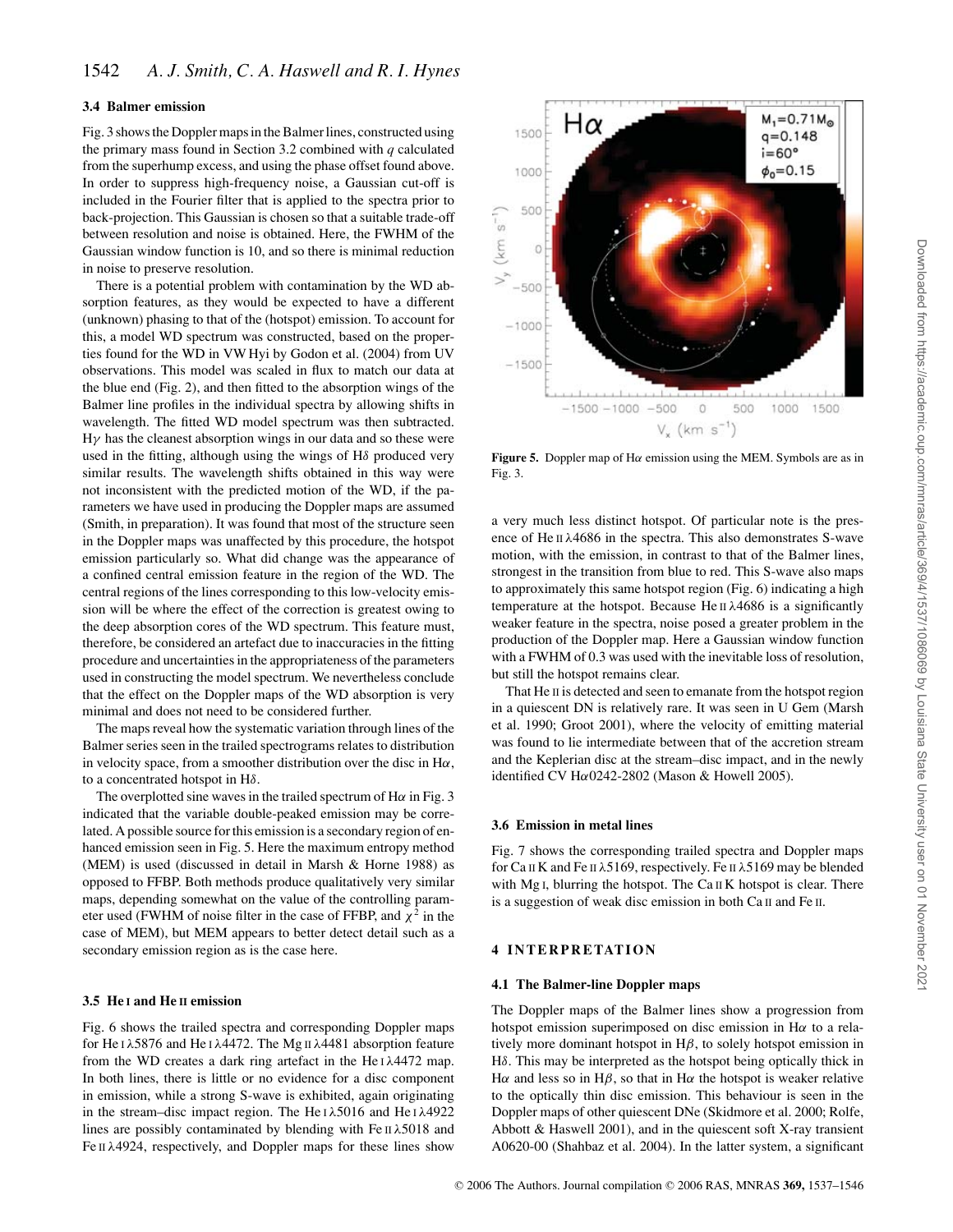

**Figure 6.** Top panels from left- to right-hand show the trailed spectra of He I λ4472, He I λ5876 and He II λ4686, respectively, and below the corresponding Doppler maps. Symbols are as in Fig. 3.

modulation of  $H\alpha$  with orbital phase is observed, perhaps as a result of a changing perspective of an optically thick, elongated hotspot.

In Fig. 5, a second region of enhanced emission in  $H\alpha$  is seen. The limited phase coverage of our observations limits confidence in the reality of this feature. The dark band across the maximumentropy map running from bottom left to top right for example, corresponds to the phase gap in the observations, which could also influence the appearance of this second enhanced emission feature. We note that the phase at which the presence of a putative secondary S-wave is most convincing corresponds to when  $H\alpha$  emission was strongest (Fig. 4). If real, then it would indeed be interesting, and we are without an explanation for its presence. It does not fall where an overflowing accretion stream would be expected to re-impact the accretion disc (cf. Kunze et al. 2001 and their figure 13). Livio (1993, and references therein) discussed secondary interactions between the accretion stream and disc, and observation of multiple enhanced regions of emission can be found in Marsh & Horne (1990), Neustroev (1998, 2002) and Roelofs et al. (2005).

#### **4.2 Ionization structure of the accretion stream–disc impact region**

Pringle et al. (1987) estimated the colour temperature of the orbital hump due to the hotspot in VW Hyi to be  $11\,000 \pm 2000$  K, which is typical of the blackbody temperature of the hotspot in DNe. Our observations show that temperatures in the stream–disc interaction region must be sufficient to ionize helium. We show the locations of the centroid of concentrated hotspot emission (with  $\phi_0 = 0.15$  assumed) in Fig. 8. As the true phasing of the system is unknown, these positions may be rotated around the centre of mass of the system, but their relative positions will remain as shown. The hotspots in the Balmer and He<sub>I</sub> lines lie downstream of the hotspot in He  $II \lambda 4686$ . This situation would be expected if the temperature of the hotspot region is such that neutral emission is suppressed by ionization at the impact, and that recombination can only take place once the stream material mixing with the disc material has moved downstream of the initial shock interaction and cooled sufficiently. As the first ionization potential for Ca is less than that of He, so we can also expect Ca II K hotspot emission to be seen a lower temperatures downstream of the He II emission, just as Fig. 8 indicates. From eclipse measurements in WZ Sge, Spruit & Rutten (1998) found the hotspot in the optical continuum and in H $\alpha$  to be separated in phase by 0.015, with the continuum leading  $H\alpha$ . In IY UMa, emission in the Balmer lines is found to be weaker in the disc regions around the stream–disc impact (Rolfe et al. 2005), indicating that Balmer emission is indeed suppressed at the high temperatures of the hotspot. We similarly see a suppression of disc H $\alpha$  emission along the Kepler shadow of the stream (Figs 3 and 5). Spruit & Rutten (1998) invoked a small, fully ionized 'Strömgren sphere' around the hotspot to explain their observations of WZ Sge: intense UV emission causing a region of reduced  $H\alpha$  brightness in the disc bordering the impact point.

However, the same physical position can map to differing velocity locations, and it is also possible that the hotspot emission in the different lines emanates from the same physical point but that the dynamics of emitting material differs. Another possible interpretation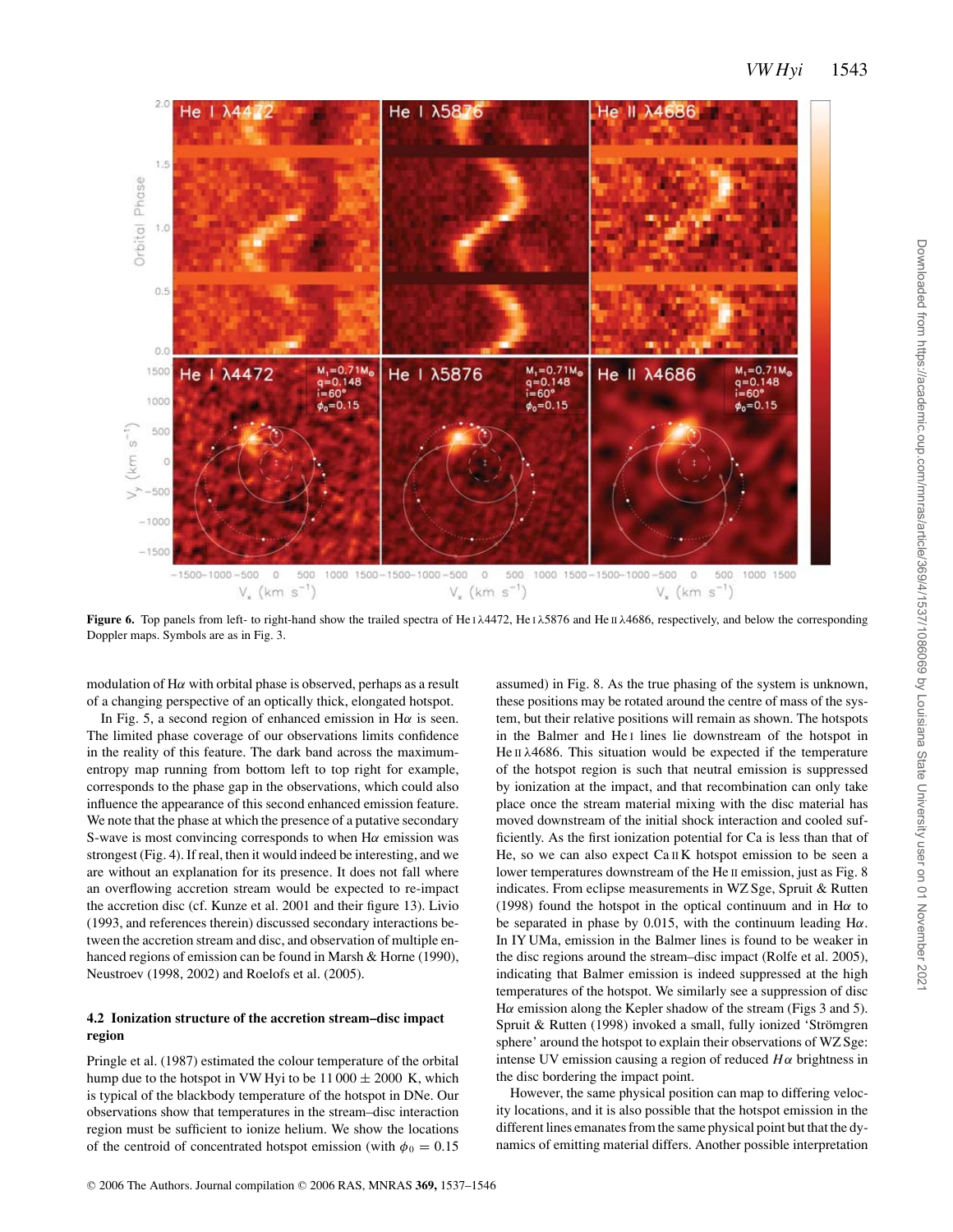

Figure 7. Top left- and right-hand panels show trailed spectra of Ca II K and  $Fe II \lambda 5169$ , respectively, and below the corresponding Doppler maps. Symbols are as in Fig. 3.



**Figure 8.** Detail of hotspot region in velocity space with the centroid locations of the hotspots in the emission lines shown. Symbols used are indicated in the legend. Additional symbols used are as in Fig. 3. The dashed line connects the ballistic stream and Keplerian disc velocities at a radius of 0.5 *R*L1 for the system parameters assumed.

of Fig. 8 therefore, is reached by noting that the He II hotspot is closer to the Kepler shadow than the Ca II, He I and Balmer hotspots. This might indicate that He II emission may arise from material with predominately disc-like velocities, the emission perhaps taking place after a greater degree mixing with the disc material, while the Balmer emission is dominated by material in the ballistic stream. Note  $\phi_0 =$ 0.15 was found by placing the H $\gamma$  hotspot on the stream trajectory. If we had instead placed the He II hotspot on the stream trajectory (effectively rotating the points in Fig. 8 about the centre of mass, while leaving the stream and Roche lobe loci fixed) then the hotspot emission in the other species would fall below the stream trajectory in the map. In eclipsing systems where the phasing is known (e.g. IY UMa, Rolfe et al. 2005), the Balmer and He I hotspots occur between the stream trajectory and its Kepler shadow as they do with our choice of  $\phi_0$ .

The differing velocities of the hotspot in the various spectral lines shows this localized emission does emanate from the stream–disc impact. An origin on the mass donor star would require all species to have velocities consistent with the donor star. Fig. 8 shows, however, the spread in velocities is bigger than the velocity image of the donor Roche lobe.

Emission in He II, in contrast to He I, shows a strong phase dependence (Fig. 6) (the apparent phase dependence in He  $I \lambda$ 4472 we attribute to the Mg II  $\lambda$ 4481 absorption). He II emission requires high temperatures which, in quiescence, will likely only be reached at the initial shock-heated stream–disc impact point, hence He II emission is expected to be highly localized. Steeghs et al. (2003) discovered an unusual feature in their orbital light curve of IY UMa: a rise occurring between the end of WD ingress and hotspot ingress. This is best explained by the brief view into a shock-heated cavity with a narrow opening angle, caused by the impact of the accretion stream. A similar cavity, though wider (as VW Hyi has a lower inclination), could cause the phase dependence of He II. The emission might be expected to be seen at phases where the hotspot faces us, reaching a maximum at the point where we are looking into the cavity near maximum redshift, as our data shows. He I emission, on the other hand, probably comes from a larger physical volume at lower temperatures, and is hence visible throughout the orbit.

#### **4.3 System parameters revisited**

The radius of the accretion disc is unknown. Because of this uncertainty, it was not possible to discriminate decisively between the various system parameters put forward in the literature, and all, including the  $M_1$  value we derive in Section 3.2, appear to be consistent with the hypothesis of the hotspot as being the source of the S-wave observed (Fig. 9). From Fig. 8, it might appear that the hotspot in several lines falls outside the tidal radius (the disc is inverted in velocity space). Under the assumption of Keplerian disc velocities, the requirement for the position of the  $H\gamma$  hotspot to be within the tidal radius places some tentative limits on the system parameters for VW Hyi. If  $q = 0.148$  is assumed, then  $M_1 \sin^3 i < 0.39 \pm 1$  $0.05\,$  M $_\odot$  is required. However, we may expect the velocities in the outer disc to be ∼10 per cent sub-Keplerian for a system of this



**Figure 9.** Doppler maps of  $H\gamma$  showing the location of the hotspot using various parameters in the literature, and assuming  $\phi_0 = 0.15$ , as shown in the legend of each panel. Again, symbols are as in Fig. 3. The Doppler map in the left-hand panel uses the value for  $M_1$  given by Sion et al. (1997), where  $q = 0.148$  is assumed, while that in the right-hand panel uses the values of Mennickent et al. (2004).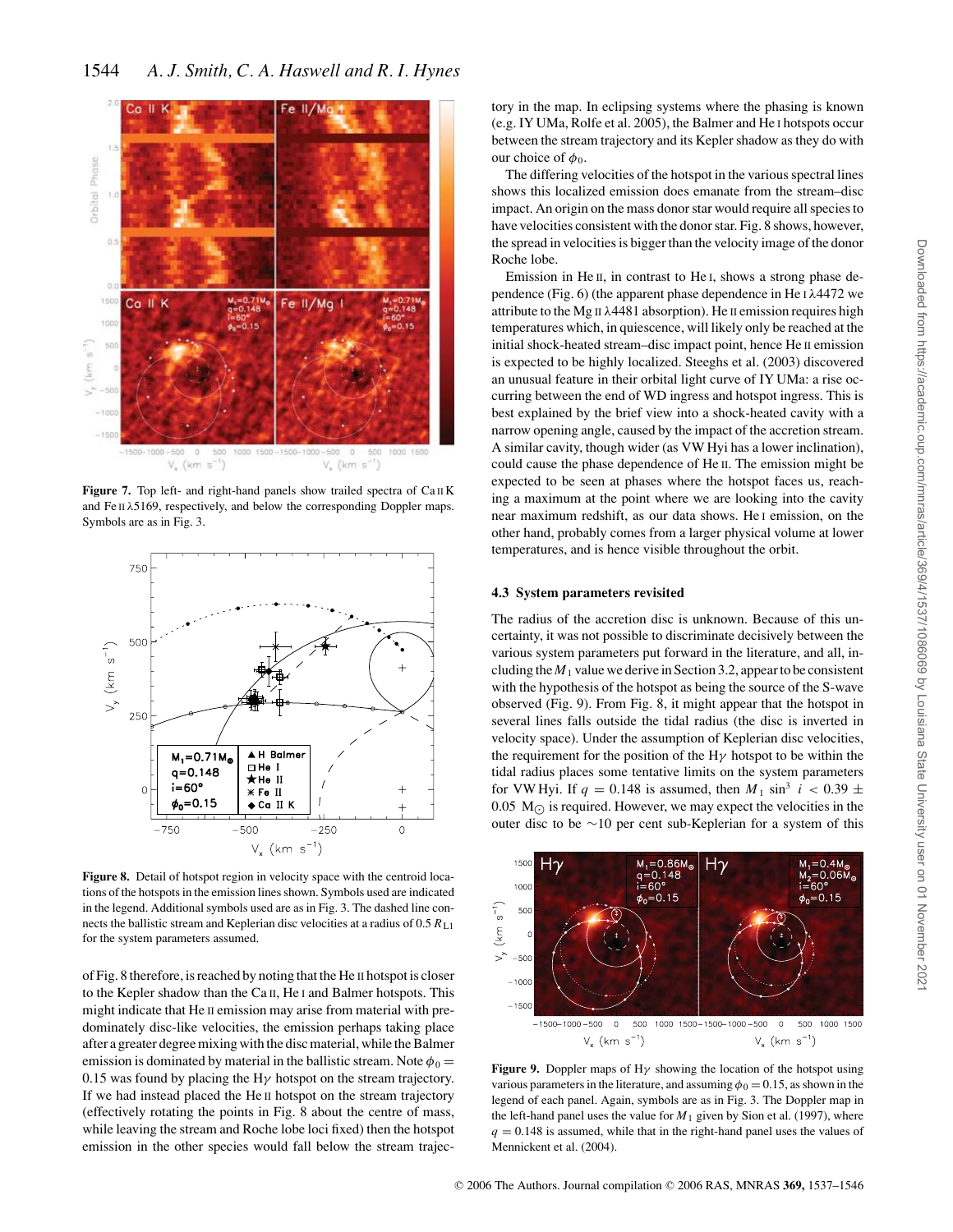mass-ratio (Truss, private communication). This, coupled with the blurring in the Doppler maps, removes the apparent conflict between the hotspot positions and tidal radius in Fig. 8. We note, though, that the disc is expected to reside well within  $R_{\text{tides}}$  when in a quiescent state.

### **5 SUMMARY**

The following points summarize our main findings.

(i) We observed VW Hyi in quiescence. Slit losses mean  $V <$ 14.5.

(ii) There is strong S-wave emission in the cores of the Balmer series and in He I, He II and Ca II. This S-wave arises in the stream– disc impact region.

(iii) We favour a phase offset of  $\phi_0 = 0.15 \pm 0.04$  between the photometric ephemeris and inferior conjunction of the mass donor.

(iv) A progression in the appearance of the Doppler maps, from hotspot emission superimposed on disc emission in  $H\alpha$ , to relatively more prominent hotspot emission in the higher order Balmer lines, is seen. This may be interpreted as the hotspot being optically thick in H $\alpha$  and less so in H $\beta$ , so that in H $\alpha$  the hotspot is weaker relative to the optically thin disc emission.

(v) The stream–disc interaction region shows an ionization structure in velocity space. One interpretation is that the Balmer and He I hotspots lie downstream of the He II hotspot. This may be expected if immediate post-shock temperatures are such that H and He are ionized and recombination can only occur once material has cooled downstream of the impact point.

(vi) He II emission shows a strong phase dependence, which may be the result of restricted viewing of a localized emission site in a shock-heated cavity at the stream–disc impact site.

(vii) A secondary region of enhanced emission is detected in the Doppler map of  $H\alpha$  produced by the MEM, though it is unclear how this might arise.

(viii) We detect broad Balmer absorption and narrow Mg II  $\lambda$ 4481 absorption from the WD. We use this Mg II  $\lambda$ 4481 feature to determine the gravitational redshift,  $v_{\text{grav}} = 38 \pm 21 \text{ km s}^{-1}$ .

(ix) Our preferred system parameters are  $M_1 = 0.71^{+0.18}_{-0.26}$  M<sub> $\odot$ </sub> (from our  $v_{\text{grav}}$ ) and  $q = 0.148 \pm 0.004$  from the superhump period excess (Patterson 1998). This implies  $M_2 = 0.11 \pm 0.03$  M<sub>O</sub>. Hence, the donor star would not be a brown dwarf.

Though He II in the hotspot of quiescent DN has been rarely detected before now, its presence may actually be a widespread phenomenon. The S/N of existing observations may simply not be sufficiently high to detect it. Our results show that modest amounts of 4-m telescope time (less than 2 h in this case) can resolve uncertainties regarding the fundamental parameters of CVs.

## **ACKNOWLEDGMENTS**

Many thanks go to Daniel Rolfe for his kind use of, and great help with, his IDL routines; to Andy Norton and an anonymous referee for reading of drafts and helpful suggestions which led to improvement of the paper; to Matt Burleigh for providing us with a model WD spectrum; to Michael Truss and Edward Sion for helpful discussion; and to Tom Marsh for use of his MOLLY and DOPPLER spectral analysis software and for suggestions regarding the use of MEM. Tim Abbott deserves particular thanks for help with technical difficulties, without which the observations presented here would not have been possible. This work has made use of the NASA Astrophysics

Data System Abstract Service. AJS was supported by a PPARC studentship. RIH was partially supported by NASA through Hubble Fellowship grant #HF-01150.01-A awarded by STScI and through *HST* grant GO 9398.

## **REFERENCES**

- Armitage P. J., Livio M., 1996, ApJ, 470, 1024
- Armitage P. J., Livio M., 1998, ApJ, 493, 898
- Foulkes S. B., Haswell C. A., Murray J. R., Rolfe D. J., 2004, MNRAS, 349, 1179
- Gänsicke B. T., Beuermann K., Thomas H.-C., 1997, MNRAS, 289, 388
- Godon P., Sion E. M., Cheng F. H., Szkody P., Long K. S., Froning C. S., 2004, ApJ, 612, 429
- Groot P. J., 2001, ApJ, 551, L89
- Hassall B. J. M., Pringle J. E., Schwarzenberg-Czerny A., Wade R. A., Whelan J. A. J., Hill P. W., 1983, MNRAS, 203, 865
- Hessman F. V., Koester D., Schoembs R., Barwig H., 1989, A&A, 213, 167 Horne K., 1986, PASP, 98, 609
- Horne K., Wood J. H., Stiening R. F., 1991, ApJ, 378, 271
- Kunze S., Speith R., Hessman F. V., 2001, MNRAS, 322, 499
- Lasota J.-P., 2001, New Astron. Rev., 45, 449
- Livio M., 1993, in Wheeler J. C., ed., Accretion Disks in Compact Stellar Systems. World Scientific, Singapore, p. 243
- Marsh T. R., 1998, in Howell S., Kuulkers E., Woodward C., eds, ASP Conf. Ser. Vol. 137, Wild Stars in the Old West. Astron. Soc. Pac., San Francisco, p. 236
- Marsh T. R., 2001, Lecture Notes in Phys., 573, 1
- Marsh T. R., Horne K., 1988, MNRAS, 235, 269
- Marsh T. R., Horne K., 1990, ApJ, 349, 593
- Marsh T. R., Horne K., Schlegel E. M., Honeycutt R. K., Kaitchuck R. H., 1990, ApJ, 364, 637
- Marsh T. R., Horne K., Shipman H. L., 1987, MNRAS, 225, 551
- Mason E., Howell S. B., 2005, A&A, 439, 301
- Mateo M., Szkody P., 1984, AJ, 89, 863
- Mennickent R. E., Diaz M. P., Tappert C., 2004, MNRAS, 347, 1180
- Meyer F., Meyer-Hofmeister E., 1981, A&A, 104, L10
- Nauenberg M., 1972, ApJ, 175, 417
- Neustroev V. V., 1998, Astron. Rep., 42, 748
- Neustroev V. V., 2002, A&A, 382, 974
- Osaki Y., 1974, PASJ, 26, 429
- Osaki Y., 1989, PASJ, 41, 1005
- Osaki Y., 1996, PASP, 108, 39
- Patterson J., 1998, PASP, 110, 1132
- Patterson J. et al., 2005, PASP, 117, 1204
- Pringle J. E. et al., 1987, MNRAS, 225, 73
- Roelofs G. H. A., Groot P. J., Marsh T. R., Steeghs D., Barros S. C. C., Nelemans G., 2005, MNRAS, 361, 487
- Rolfe D. J., Abbott T. M. C., Haswell C. A., 2001, Lecture Notes in Phys., 573, 39
- Rolfe D. J., Haswell C. A., Abbott T. M. C., Morales-Rueda L., Marsh T. R., Holdaway G., 2005, MNRAS, 357, 69
- Rozyczka M., Schwarzenberg-Czerny A., 1987, Acta Astron., 37, 141
- Saygac A. T., 1989, Inform. Bull. Variable Stars, 3340, 1
- Schneider D. P., Young P., 1980, ApJ, 238, 946
- Schoembs R., Vogt N., 1981, A&A, 97, 185
- Shafter A. W., 1983, ApJ, 267, 222
- Shahbaz T., Hynes R. I., Charles P. A., Zurita C., Casares J., Haswell C. A., Araujo-Betanchor S., Powell C., 2004, MNRAS, 354, 31
- Sion E. M., 1999, PASP, 111, 532
- Sion E. M., Cheng F. H., Sparks W. M., Szkody P., Huang M., Hubeny I., 1997, ApJ, 480, L17
- Sion E. M., Huang M., Szkody P., Cheng F., 1995, ApJ, 445, L31
- Skidmore W., Mason E., Howell S. B., Ciardi D. R., Littlefair S., Dhillon V. S., 2000, MNRAS, 318, 429
- Spruit H. C., Rutten R. G. M., 1998, MNRAS, 299, 768